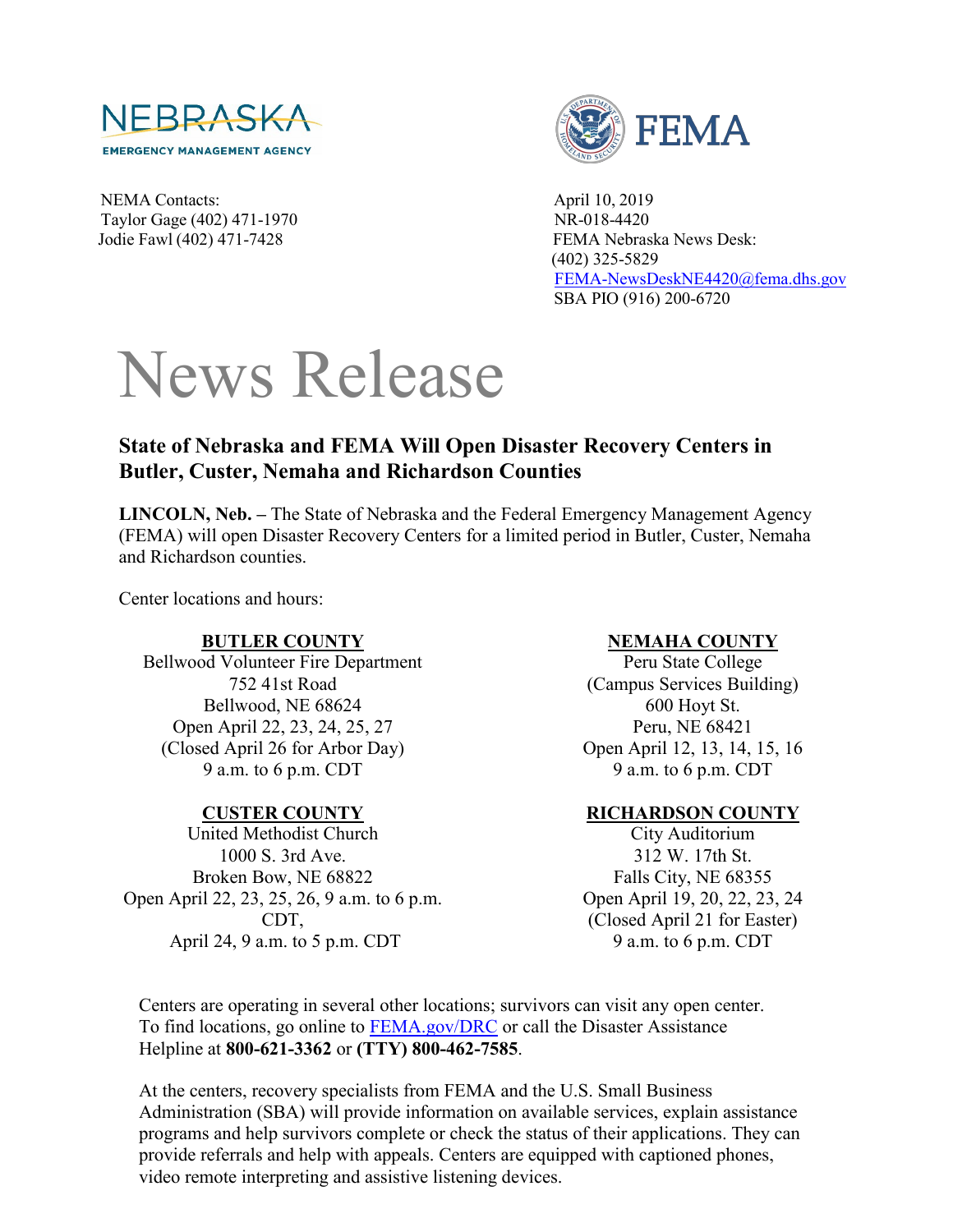Nebraska homeowners, renters and business owners in Antelope, Boone, Buffalo, Burt, Butler, Cass, Colfax, Cumming, Custer, Dodge, Douglas, Hall, Howard, Knox, Madison, Nance, Nemaha, Pierce, Platte, Richardson, Saline, Sarpy, Saunders, Stanton, Thurston and Washington counties and the Santee Sioux Nation may apply for assistance for uninsured and underinsured damage and losses resulting from severe winter storm, straight-line winds and flooding.

## **How to Register with FEMA:**

- Online, visit **[www.DisasterAssistance.gov](http://www.disasterassistance.gov/)**.
- On a smart phone, download the **FEMA app** and click on "disaster resources," then "apply for assistance online."
- By phone, call FEMA's toll-free registration line at **800-621-3362** or **(TTY) 800-462- 7585**; or use 711 or Video Relay Service (VRS). Telephone registration is available from 7 a.m. to 10 p.m. CDT seven days a week.
- Visit a **Disaster Recovery Center** and speak to a FEMA specialist one-on-one. To find the nearest DRC, go online to [FEMA.gov/DRC.](http://www.fema.gov/DRC)

Applicants for disaster assistance should have the following information on hand:

- Social Security number
- Address of the damaged primary residence
- Description of the damage
- Information about insurance coverage
- A current contact telephone number
- An address where they can receive mail
- Bank account and routing numbers for direct deposit of funds

Businesses and residents can visit *[www.SBA.gov/disaster](http://www.sba.gov/disaster)*, call SBA's Customer Service Center at **800-659-2955** or email *[disastercustomerservice@sba.gov.](mailto:disastercustomerservice@sba.gov)* TTY users may also call **800-877- 8339**.

For more information on Nebraska's disaster recovery, visit [fema.gov/disaster/4420.](https://www.fema.gov/disaster/4420)

###

*FEMA's mission is helping people before, during, and after disasters.* 

*Disaster recovery assistance is available without regard to race, color, religion, nationality, sex, age, disability, English proficiency or economic status. If you or someone you know has faced discrimination, call FEMA toll-free at 800-621-3362, voice/VP/711. Multilingual operators are available. TTY users may call 800-462-7585.* 

*The U.S. Small Business Administration is the federal government's primary source of money for the long-term rebuilding of disaster-damaged private property. SBA helps businesses of all sizes, private nonprofit organizations, homeowners and renters fund repairs or rebuilding efforts and cover the cost of replacing lost or disaster-damaged personal property. For more*